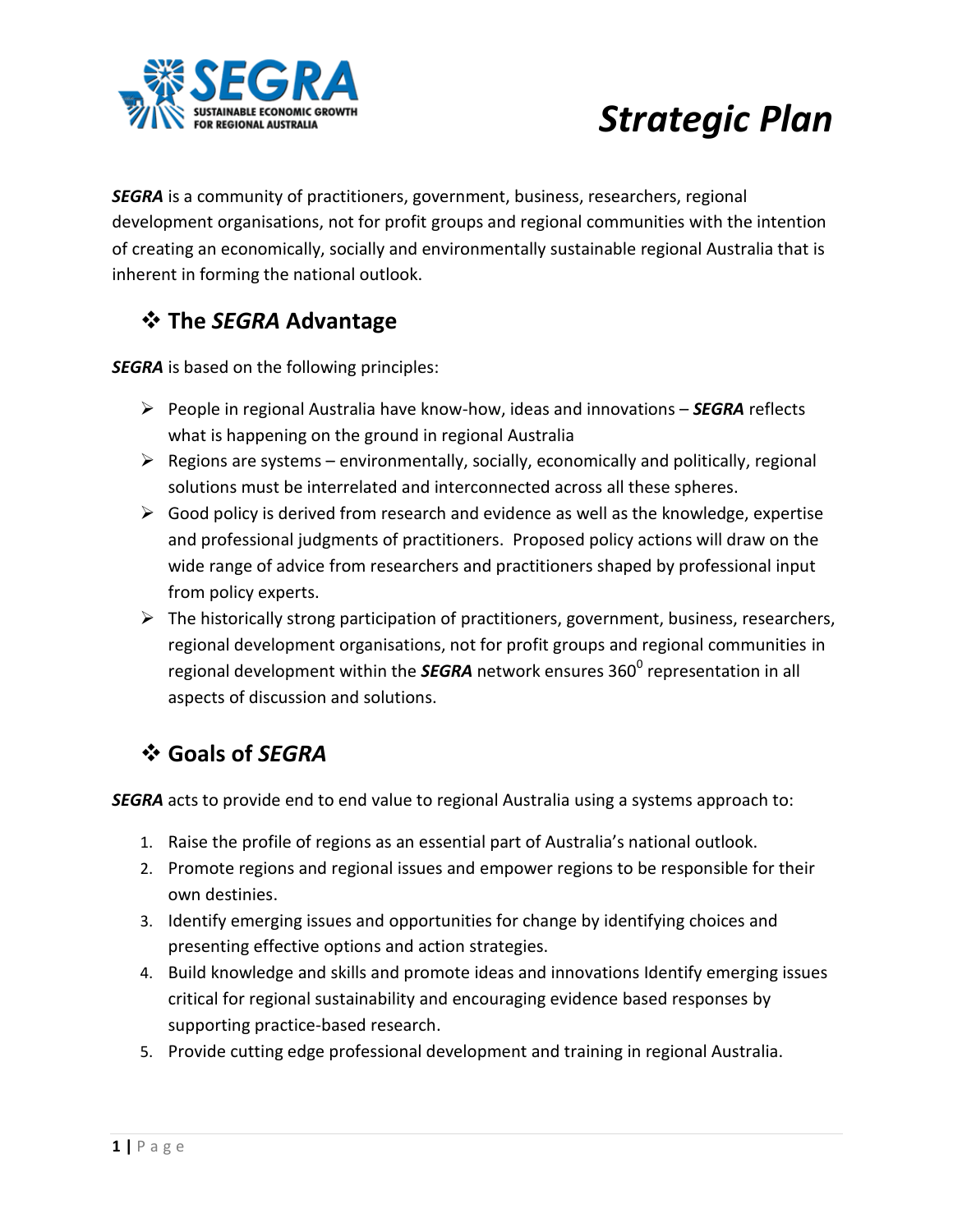

# *Strategic Plan*

## **Aims for 2012 and 2013**

### **Aim 1: Raise the profile of regions as an essential part of Australia's national outlook**

*Objective: to retain SEGRA's* recognition as the leading voice in issues affecting regional Australia by connecting people with a commitment to regional Australia.

#### **Action focus:**

- Release a comprehensive communiqué identify big picture policy agenda issues and options for governance , administration , policy and planning.
- To provide an editor and contributing authors for the publication Australia's Regional Advantage Innovative Approaches to Achieving National Outcomes.
- To provide an editor and contributing authors for Journal of Economic and Social Policy.
- To provide a co-editor and contributing authors for Innovation: management, policy and practice.
- Seek opportunities for NSC to speak at events, issues press releases.
- Hold an annual conference, symposiums, forums and web-based discussions.
- Build **SEGRA** capacity to deliver against its values.
- Further develop good governance mechanisms for an ongoing sustainable *SEGRA*  network.

### **Aim 2**:

*Objectives:* To connect people and build collaborative opportunities that promote and facilitate development of effective knowledge and skills in matters affecting regional Australia.

#### **Action Focus:**

- Establish and maintain partnerships opportunities with like minded organisations that advance the interests of regional Australia through collaborative workshops, think tanks and research proposals.
- Develop e-networking capacity to promote best practice through interaction regardless of distance and remoteness.
- Retain links with the wide range of federal and state government departments and local government regarding government programs and auspiced projects.